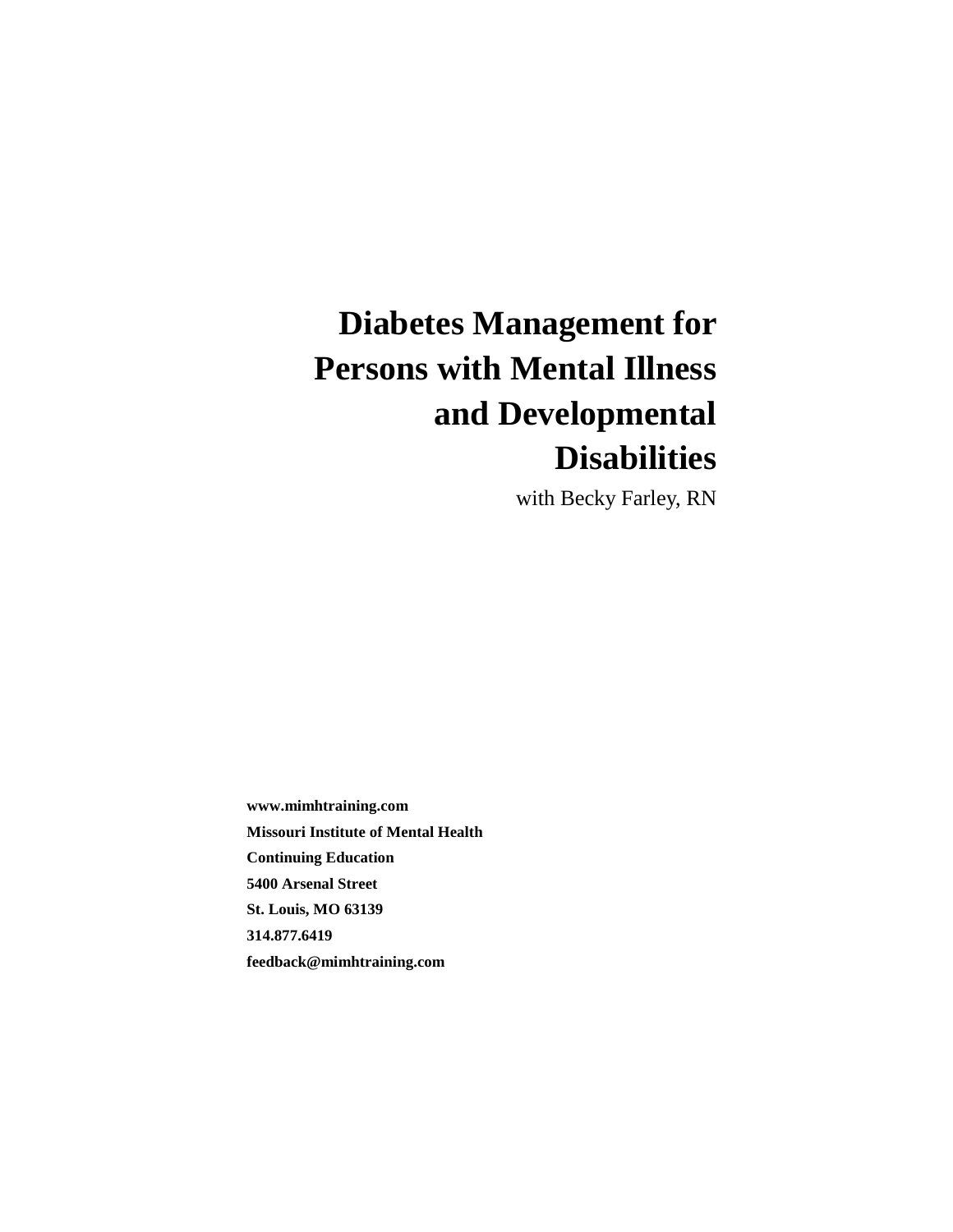## **Summary**

The diagnosis of diabetes is serious, and of particular concern when an individual also has a mental illness or a developmental disability. People need to take an active role in the management of diabetes just as they do with a mental illness. In this presentation, Ms. Farley explains how diabetes is recognized and managed, and shares her experiences caring for people who have diabetes along with a developmental disability or a mental illness.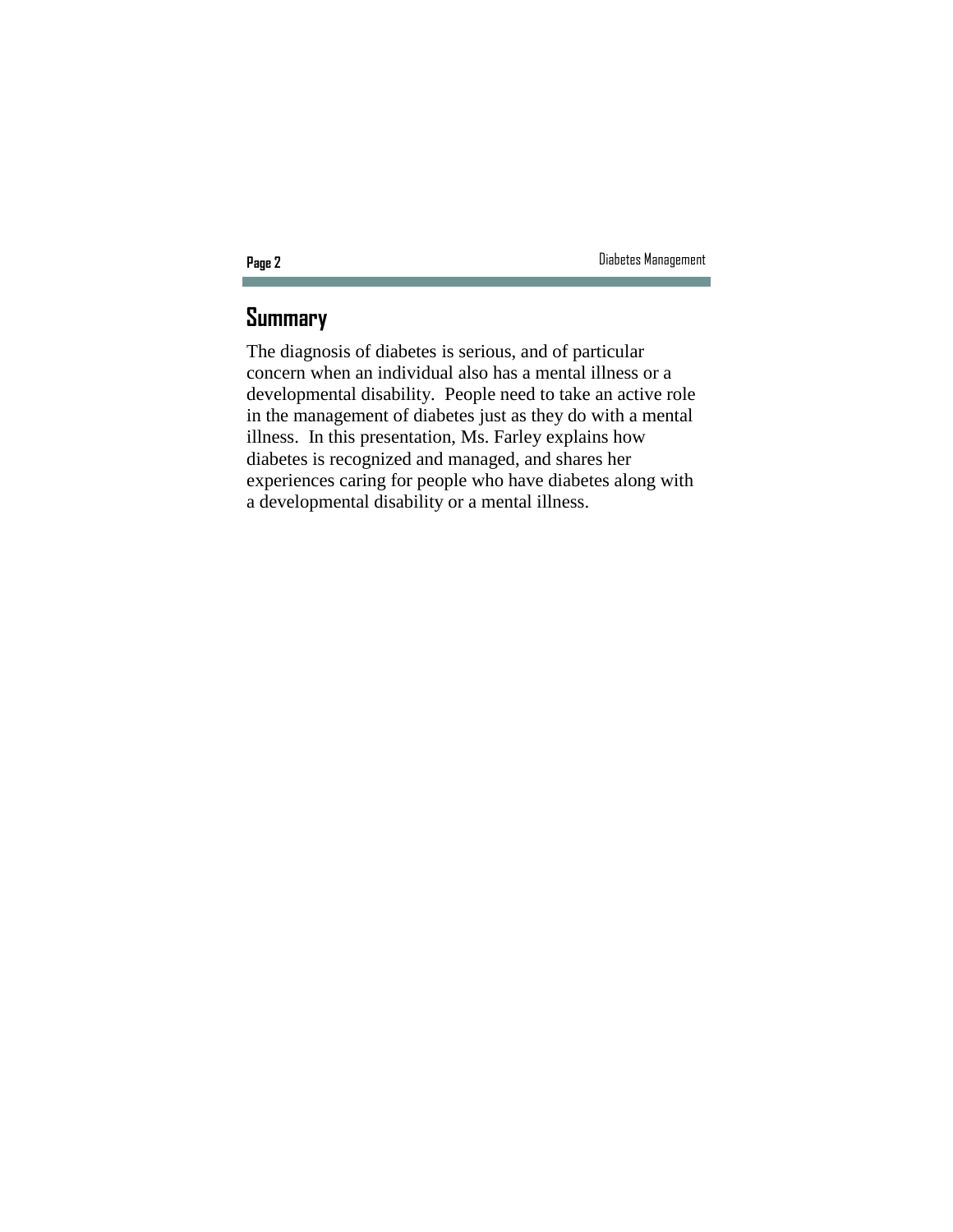| with Becky Farley, RN | Page 3 |
|-----------------------|--------|
|-----------------------|--------|

## **Presenter**

**Becky Farley, RN**, graduated from nursing school in 1971. She served at Saint Louis University for five years in the Open Heart Unit, then in various emergency departments for about 25 years, including about ten years of management. She then served as an RN Consultant for New Horizons Community Support Services in Jefferson City, Missouri, and has been full time for about ten years at New Horizons, now serving as the Director for the Residential Services Program.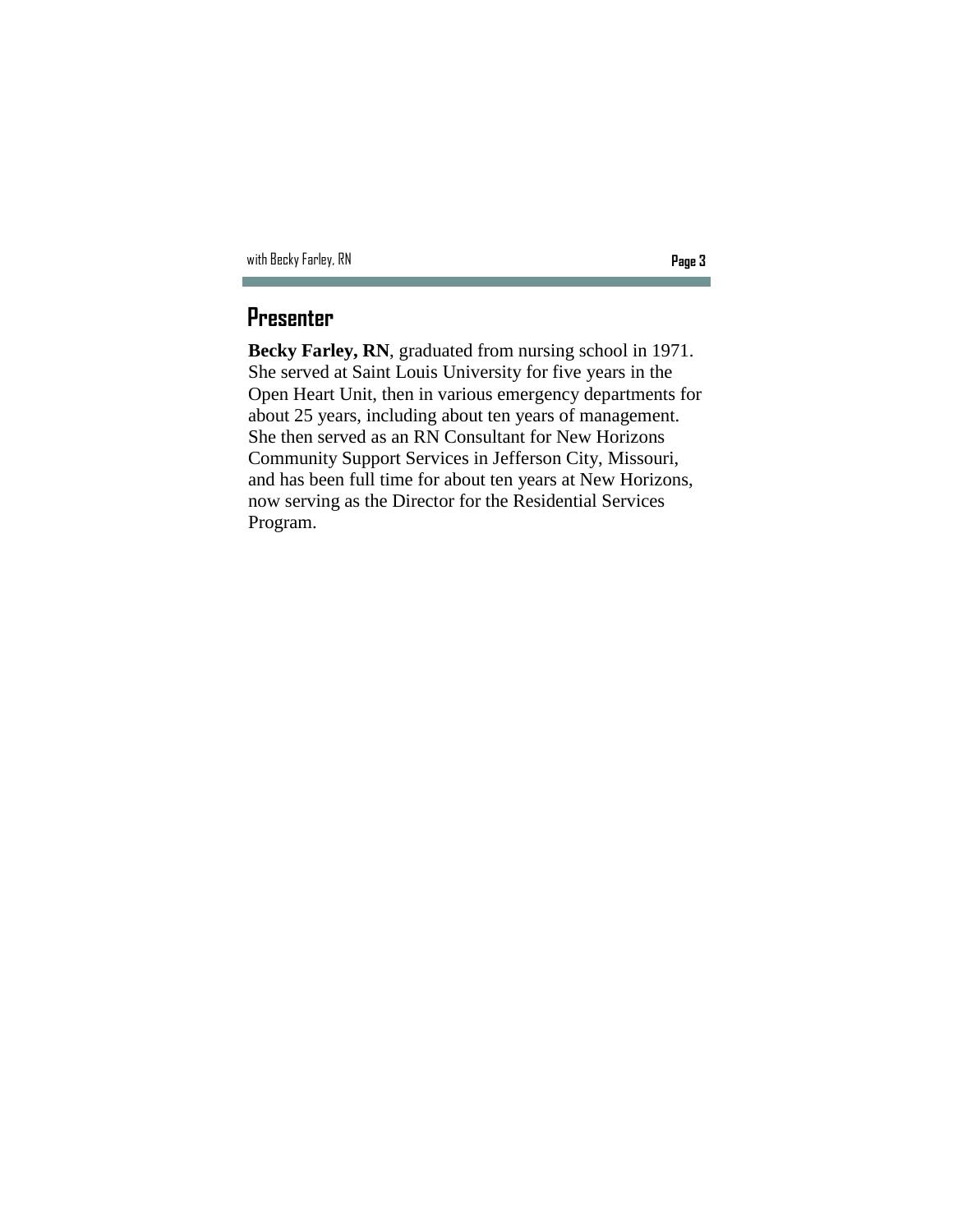## **Contact Hour**

The University of Missouri– Columbia Missouri Institute of Mental Health (MIMH) will be responsible for this program and maintain a record of your continuing education credits earned. The Missouri Institute of Mental Health will award 1 clock hour or 1.2 contact hour (.1 CEU) for this activity. The MIMH credit will fulfill Clinical Social Work and Psychologist licensure requirements in the State of Missouri. If your profession is not listed or if you are from outside of Missouri, check with your Board prior to completing this program to ensure you are seeking the proper Accreditation.

MIMH is a National Board for Certified Counselors (NBCC) Approved Continuing Education Provider (ACEP™ 6339) and may offer NBCC approved clock hours for events that meet NBCC requirements. MIMH is solely responsible for all aspects of the program. This program has been approved for 1 clock hour of continuing education credit.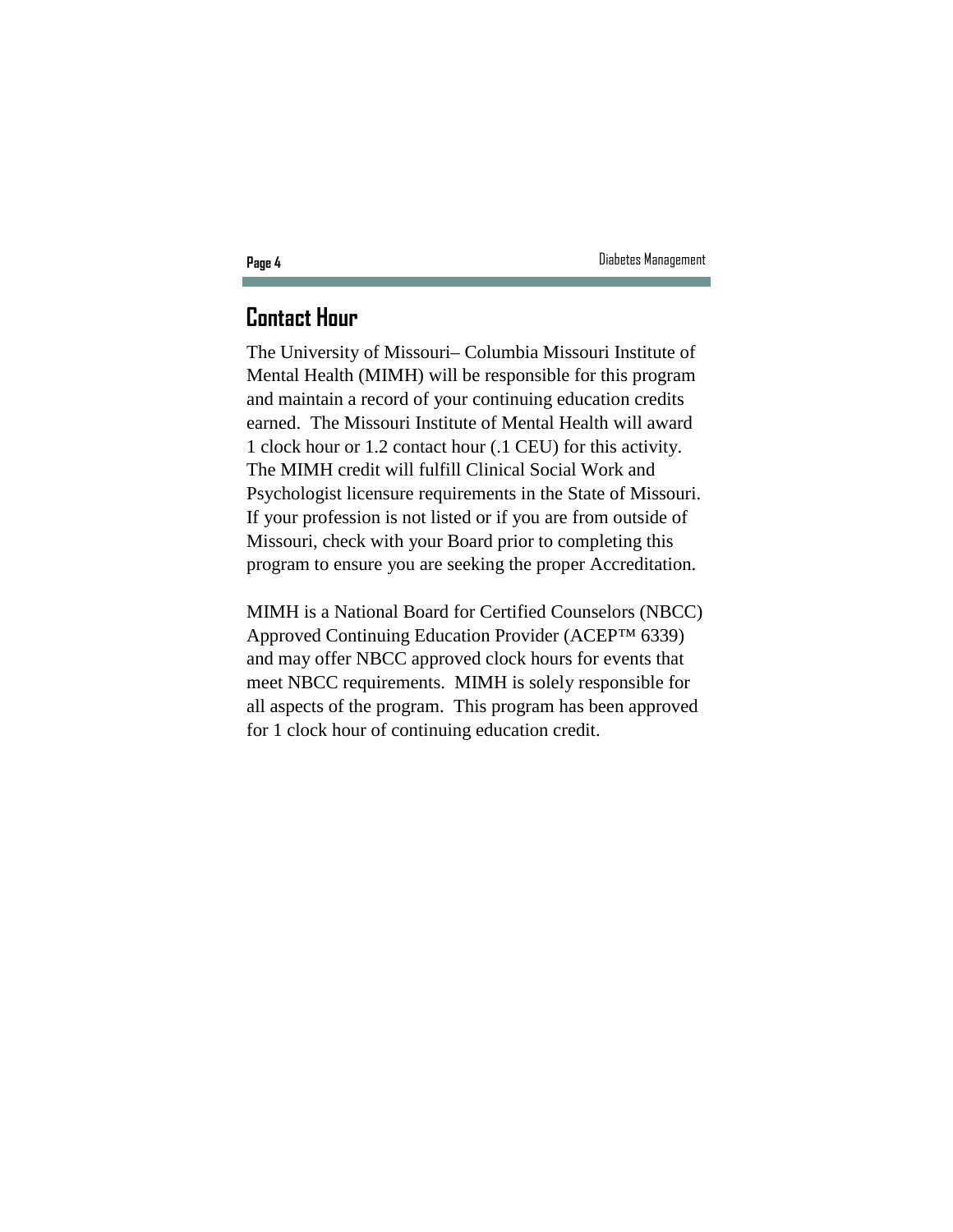### **References**

www.WebMD.com

http://www.americanheart.org

www.Diabetes.org

http://www.forecast.diabetes.org

http://www.diabeteseducator.org

## **Glossary**

Insulin --A hormone which promotes glucose use, protein synthesis, and the formation and storage of neutral lipids which is used in the treatment of diabetes.

Pancreas—The gland responsible for the secretion of insulin

Type I Diabetes, formerly called Juvenile Diabetes, occurs when the body's own immune system fights off and destroys insulin-producing cells of the pancreas

Type II Diabetes, formerly called Late Onset or Adult Onset Diabetes, occurs when the body produces insulin, but either not enough or the body doesn't use it properly.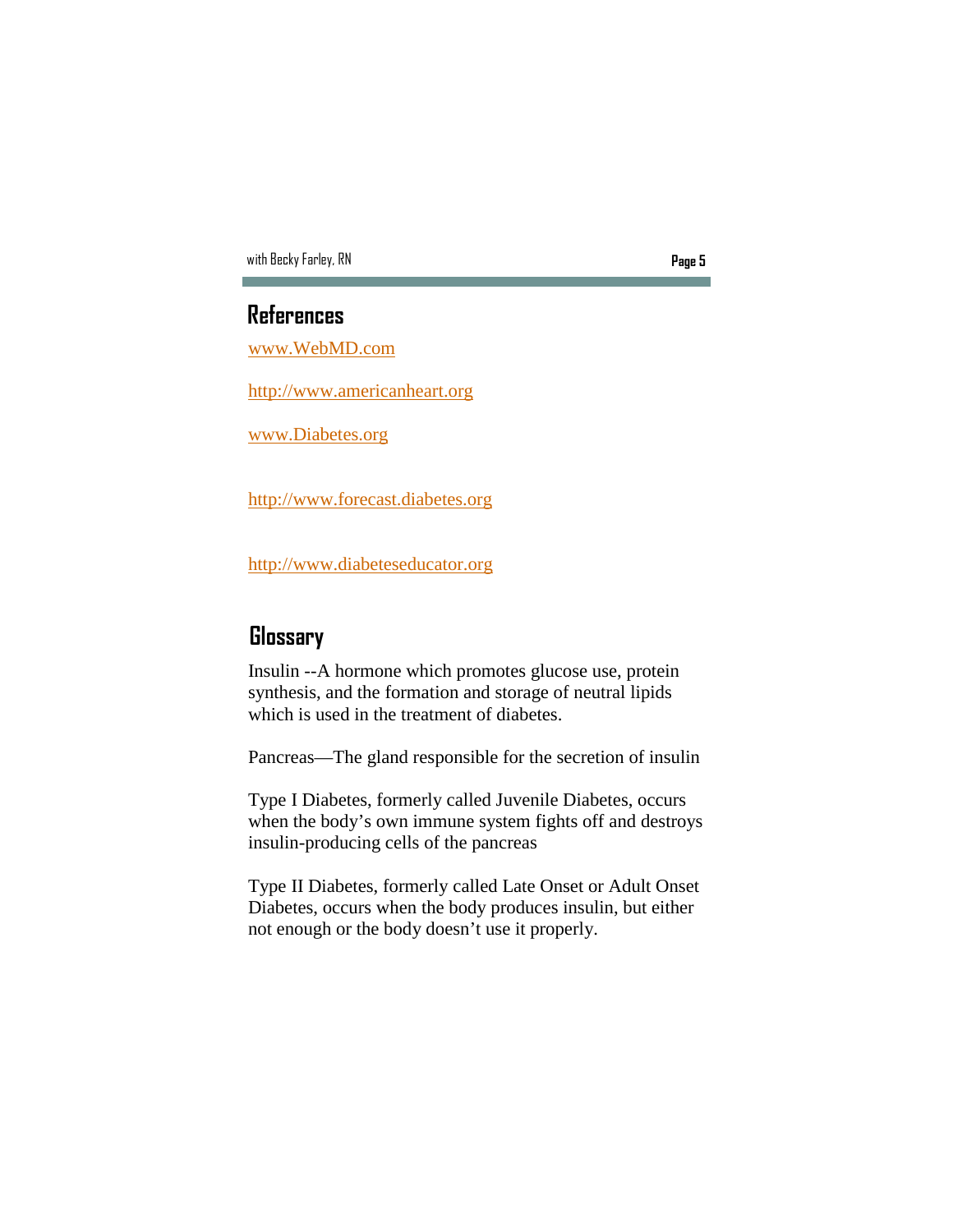### **Transcript**

**Thom Pancella:** Hello and welcome to this MIMHraining.com presentation called: Diabetes Management for Persons with Mental Illness and Developmental Disabilities. I'm Thom Pancella with the Missouri Institute of Mental Health, thank you for joining us today. We are joined by Becky Farley who is a registered nurse. She graduated from nursing school in 1971. She served at Saint Louis University for five years in the Open Heart Unit, then in various emergency departments for about 25 years. She's got about ten years of management experience in the emergency departments. She then served as an RN Consultant for New Horizons Community Support Services in Jefferson City, Missouri; and has been full time for about ten years at New Horizons, now serving as the Director for the Residential Services Program. Becky, thanks for joining us today.

**Becky Farley:** You're welcome.

**TP:** A lot of this background information on you does not touch on diabetes it does not touch on developmental disabilities or mental illness. Would you bring some of that experience to the table for us?

**BF:** Sure. The group homes and the residential care facilities that I am responsible for overseeing the operations house, or serve, the severely or persistently mentally ill and those with developmental disabilities. Several of our clients do have diabetes who do reside in those facilities. It's my responsibility as the RN to help those individuals plus the staff understand diabetes how it affects their lifestyle and how to assist them with their treatment.

**TP:** So let's get a little background on diabetes itself as we get into this. Who gets diabetes? How do you get it? Is it contagious? Those sorts of questions.

BF: Okay. It's not contagious. It is an acquired disease in that there are certain risk factors that set people up. The primary risk factor is family history. If a parent or a sibling has diabetes that certainly sets you up for the possibility to eventually develop diabetes. The other factors can include obesity, lifestyle—a sedentary lifestyle, poor eating habits, with our fast foods that we have now and that we all probably tend to stop and get hamburgers, fries, and of course we get our dairy through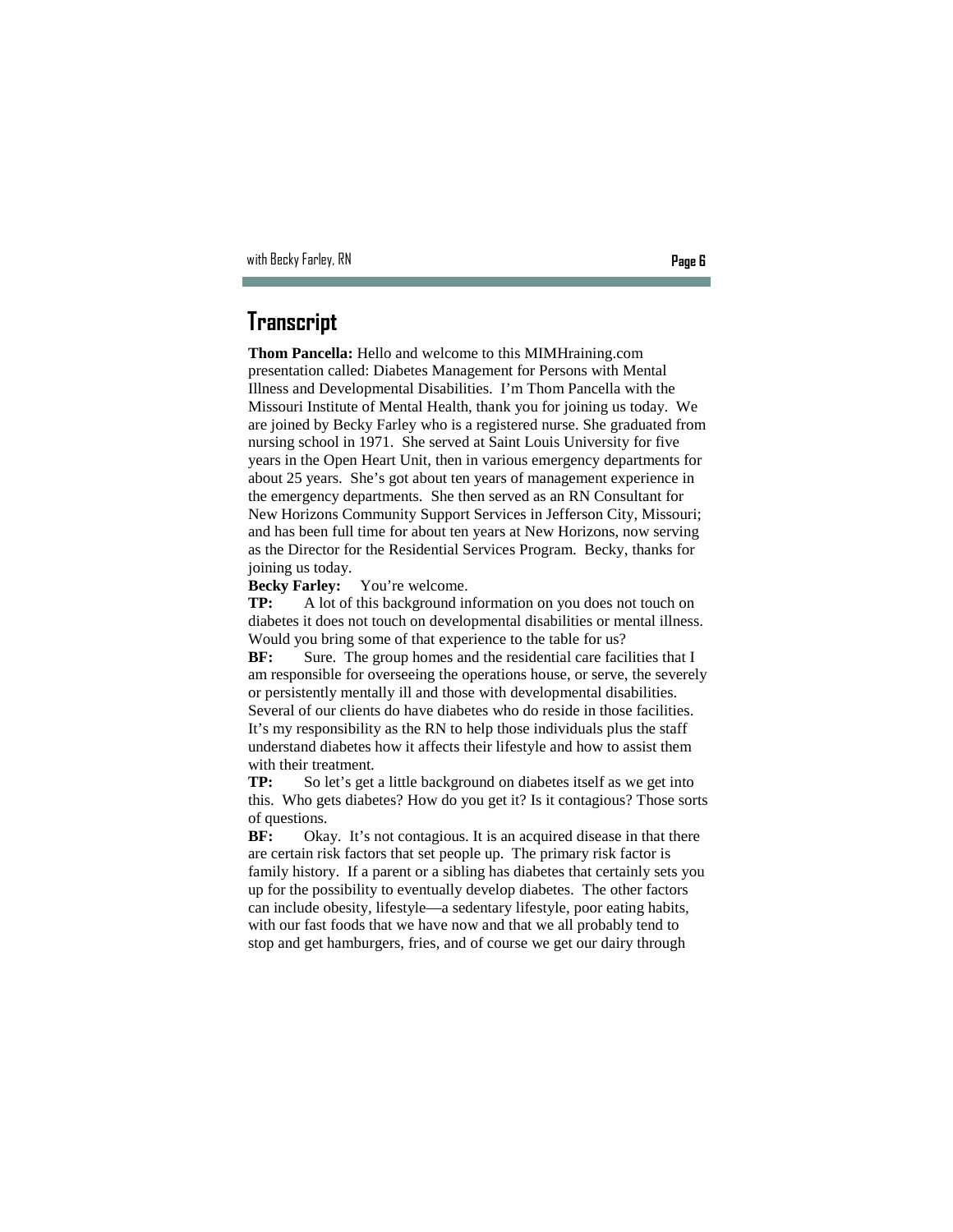### **Transcript**

chocolate shakes--sets us up again, too, for diabetes. Specific or certain ethnic groups have a higher prevalence of diabetes, African Americans, Hispanics, and Native Americans tend to develop diabetes more than other ethnic or race groups do. As we age also the risk of developing diabetes also increases. There are specific--two types of diabetes--and back when I was in nursing school primarily it was the first, the youngest group, that developed was called Juvenile Diabetes and those obviously developed primarily in childhood on up through teenage years and maybe young adulthood. There is Type II, or what we call back then, Late Onset Diabetes which was primarily in the age group from maybe 40 or 50 on up. Juvenile Onset Diabetes is caused or was caused by the body not producing insulin. Type II Diabetes or Late Onset Diabetes, as it was called then, was caused by the body made enough insulin but was unable to utilize it appropriately. Now we call diabetes--the two types of diabetes Type I and Type II; because over the past thirty years the incidents of those two types of diabetes has seem to crossed over the age lines. We have older people developing Type I Diabetes, and now and we have a large segment of our young people Type II diabetes. A lot of that is attributed to, especially for the younger group, developing type II, is our sedentary lifestyle and as I was talking about earlier our eating habits - we do eat a lot of processed food, a lot of fast food very few fruits, vegetables and foods that we actually sit at home and eat as a family, like we did when I was a child. Exercise--when I was a kid, I don't know about you, I could leave the home in the morning and play and be on my bicycle wherever I wanted to go and my parents didn't worry about it. Now, in our society it's--you wonder where your child is all of the time. So, our exercise for our children has really changed. Its computers, Nintendo's, Blackberry's and whatever else they play with and those electronic things that I don't know anything about--nor do I think I want to know anything about. So, that has really, really set our society up for that ... for diabetes. It is in epidemic forms now and I think if I remember my statistic right about 54 million Americans that may already have diabetes or are in the process of developing diabetes. **TP:** You talked about increase in prevalence of both and the crossover in the age. Are you seeing more of one or the other now? Is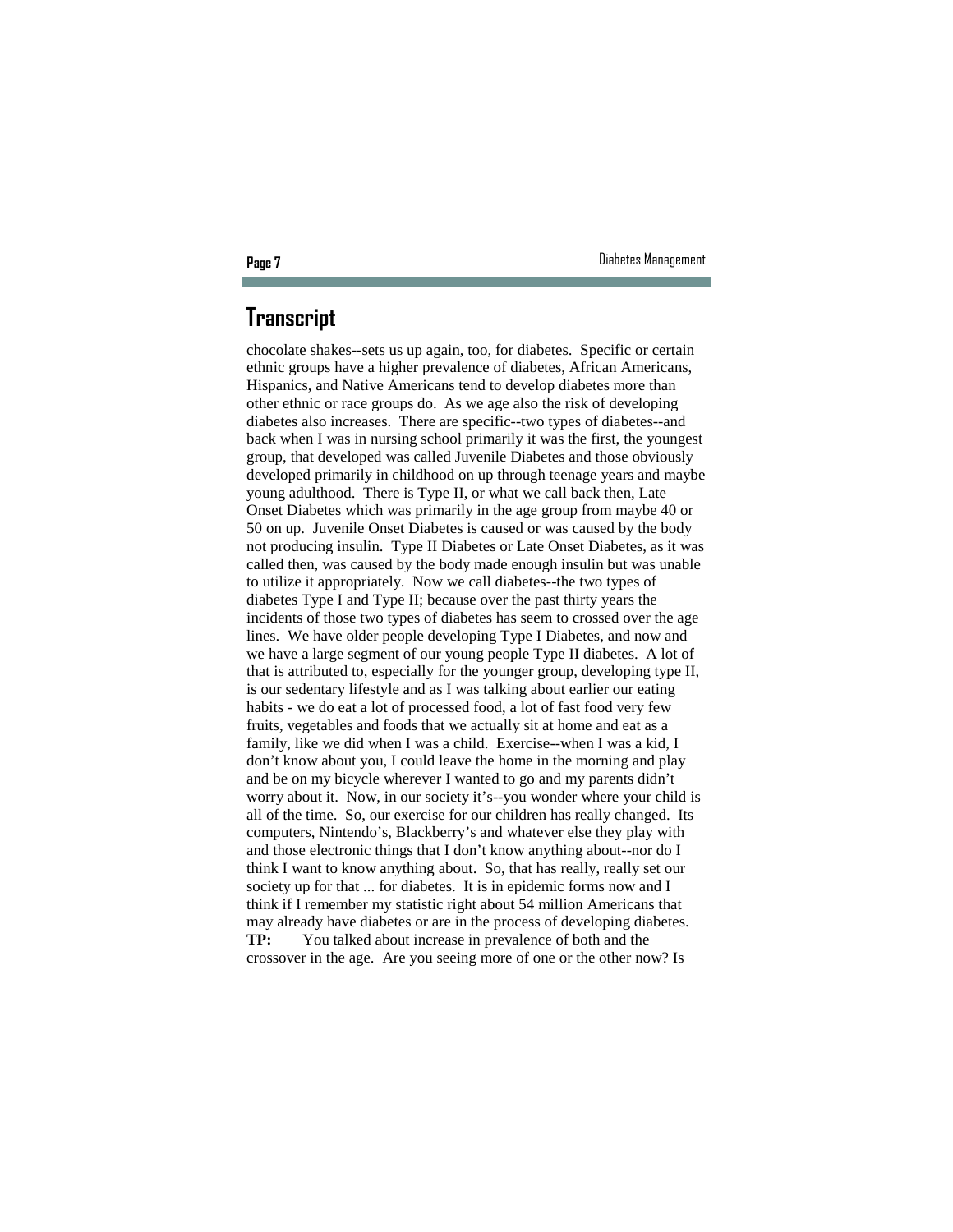### **Transcript**

one of them growing faster?

**BF:** I can't say 100% because I haven't really studied that; but it seems to me like the Type II diabetes seems to be a bigger problem than the Type I. Especially my big concern too is that our children are becoming obese, more of our children are obese. They are going on treatments that were before not even an issue at that age. I've had one client who was a resident in one of our facilities that developed a Type I diabetes and I think she was about in her 20 or 30's and was quite a surprise to me; because that point I hadn't really sat down and really thought about. She developed Type I and she's quite ill in the Intensive Care Unit upon her admission to the hospital until they got her diabetes under control. Which I guess is a pretty good segway to kind of talk about mental illness and diabetes. I was really concerned about her. I wasn't sure how she would handle it. She came back to our facility after several weeks at a skilled nursing facility learning how to handle her diabetes and her insulin regimen. She was on a very complicated insulin regimen, she took a daily dose, a scheduled dose, and then she was also on what we call a sliding scale that she would check her sugar throughout the day and depending on where her sugar was determined how much insulin that she took. Those of us who work in the mental health departments and work with mentally ill individuals realize that one of the most difficult diagnoses to work with, at least I found difficult to work with, is Borderline Personality Disorder, and this individual is a Borderline Personality Disorder--or has that diagnosis. My concern was not only did she have a very difficult insulin regimen but she had the Borderline issue also and Borderline individuals tend to use things to manipulate people. My concern was that she was gonna either omit a dose, or take a dose and not eat, or take too much and become very ill from it. It didn't prove to be an issue; I was very surprised. She knew her insulin regimen, she knew her schedule of her sliding scale and how much she was supposed to get when, and at least when she was with us in a residential care facility that wasn't a problem. But there certainly were issues that could come up that if an individual wanted to--say they have Major Depressive Disorder and they learned about insulin and how they could make themselves very ill or may be commit suicide that was a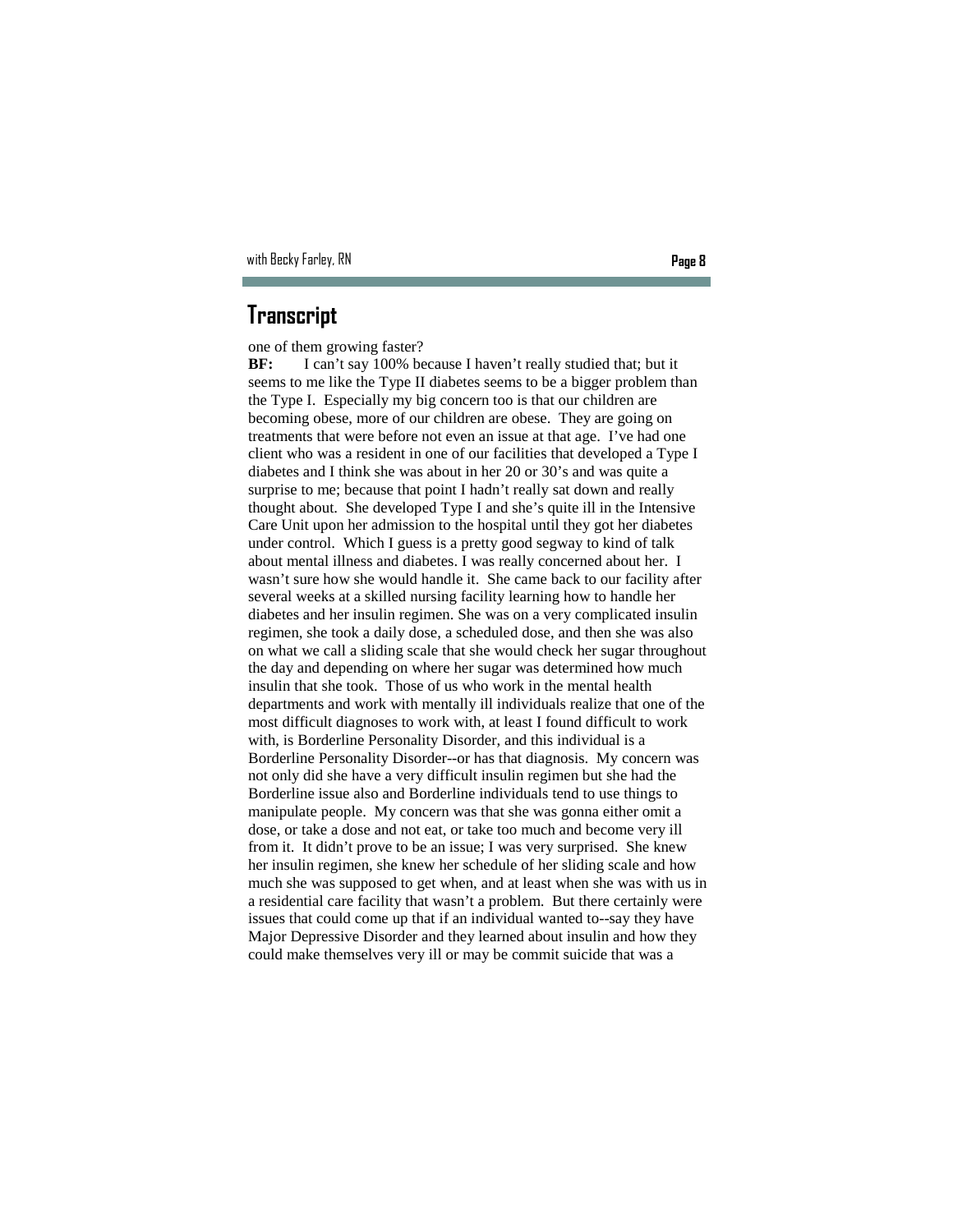### **Transcript**

potential problem. If they're on insulin and they take their insulin and not eat it's going to cause their sugars to drop and it can drop to a point that they could die. So that is a problem. That also could happen inadvertently. Not necessarily a planned situation--they could possibly take their insulin and somehow get distracted and not eat when they need to. That can be handled as soon as they realize what's going on and if they eat then they can counteract the insulin and get enough food in their body for the insulin to...the food breaks down to glucose so the insulin can work on the glucose and get back into the cells and their sugar level rises. And that was very bad pathology there…

**TP:** You started talking about folks that may have a mental illness and you touched on Depression and Borderline and we have a lot of folks in the various mental health systems with Schizophrenia. How do you teach the people that work with those people about the diabetes management as it coincides with mental illness?

**BF:** I think first you need to understand diabetes and what causes-symptoms of diabetes. Basically it's a supply and demand or you can say demand and supply. As we eat our food the food is absorbed and broken down into glucose. Glucose is our fuel. Insulin is a hormone that is released from the pancreas and that hormone facilitates glucose getting into the cell. If you don't have any insulin your glucose is just going to continue to build up, build up, build, up and build up until your sugar gets to the point that you become very ill from the elevated sugar. If you have the insulin but your body is not able to utilize it appropriately, in other words, the cell's resistant to the insulin getting into the cell, again your blood sugar is going to be elevated. It won't elevate as rapidly as individual who doesn't have any insulin. It will be a very slow process but the sugar will still elevate. So the other thing that you need to know is what are the symptoms? How do you know you're getting diabetes? The major four symptoms that people have is increased thirst, increased urination, fatigue, hunger and weight loss; which may seem kind of odd that they have the hunger, they're eating a lot but they're losing weight. The hunger is triggered by the fact that the cells aren't getting the sugar they need or the fuel they need. The thirst is triggered by the dehydration they're getting because they are urinating so much. The weight loss is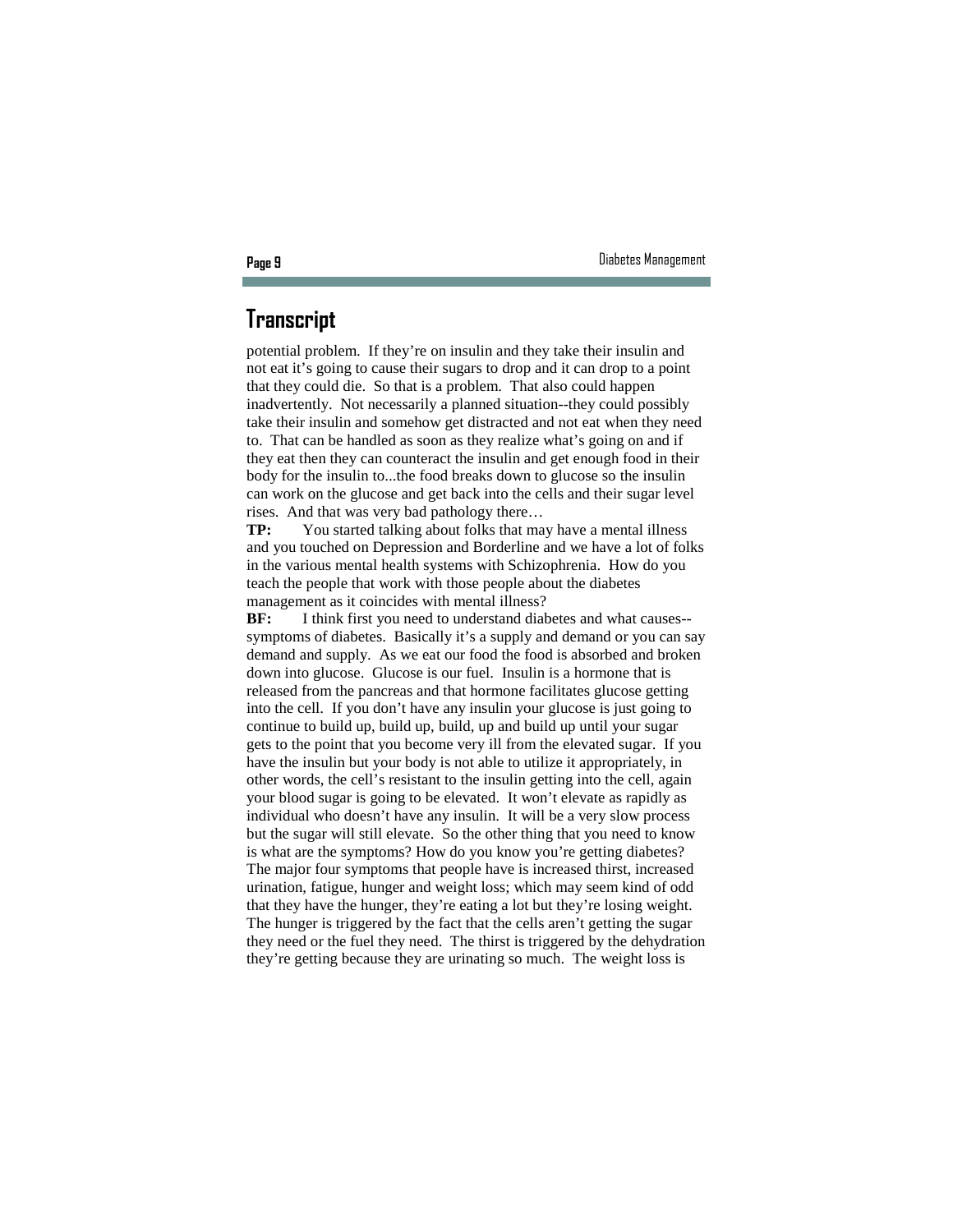### **Transcript**

caused by the fact that, again, their calories aren't being utilized. The body starts, since you can't get the glucose in, they start breaking down other parts of the body for fuel, primarily fat, and that's why you get the weight loss. The fatigue is from the fact that you're not getting the fuel in, so you are not getting the energy. So those are the four or five primary symptoms of people developing diabetes. And it wasn't unusual when I was working in the emergency department that people would come in and usually as a Type II diabetic and they had all of these symptoms and of course the first thought that people kind of have with the weight loss—unexplainable weight loss—is maybe cancer. It usually ended up being Type II diabetes. If it's Type I diabetes that pretty much becomes a medical emergency and they will get them into the Intensive Care Unit and they start treating their sugars and all of the complications that come from the elevated sugars in a new diabetic.

**TP:** How can you tell the difference between the Type I and the Type II in that environment?

**BF:** It's a little difficult but the Type I is a more rapid onset. It happens quicker; they become sicker faster. The Type II is a slow onset; the other thing they tend to have is a slow healing infections or wounds. Actually, I'm a diabetic too, and one of the first things that started happening with me I tended to have very dry hands and the skin would crack and it got to the point in the emergency room I couldn't pump a blood pressure cuff it was hurting so bad. I don't know if I was not too bright, or just denial was alive and well. Both my parents had diabetes and I wasn't putting two and two together. I went to dermatologists and we did all of these things for my hands. All that while, while I was working it seemed liked I was getting up and going to the bathroom frequently. When it got to the point that I was going about every hour and it was a copious amount finally I thought "duhhh I think I have diabetes." So, the swelling in the hands and not healing and that was a typical Type II diabetic symptom. So if you have a client or even a family member or a friend that seems to have--that seems more tired, complaining of being really hungry, it seems like they have lost some weight over the last few weeks and that they are talking about this thing that maybe they are working in the garden or something and got stuck by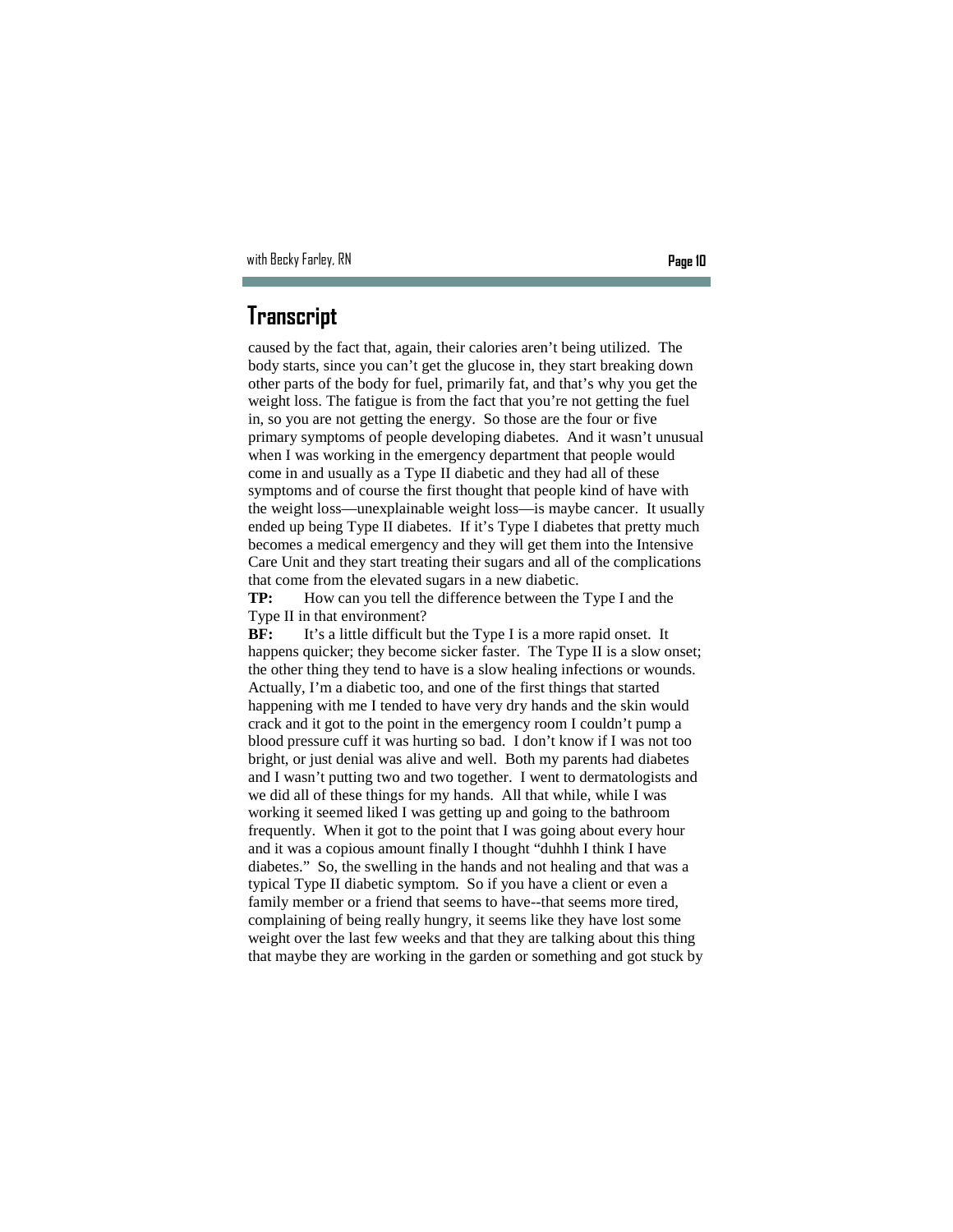#### **Transcript**

a thorn and that thing is just not healing like it used to. Those are some kind of clues that they need to be checked.

**TP:** Are there some psychotropic medications that cause some of the same symptoms then?

**BF:** Yeah, Zyprexa we know now can cause the onset of diabetes. I don't know that we know why; there may be someone out there who can tell us why. There are probably other psychotropics out there that I'm not aware of; but Zyprexa is well known for causing diabetes that individuals that come to us from hospitals they routinely check what we call a hemoglobin A-1C to see if that is elevating. A Hemoglobin A-1 C is a test that they can do to see what your blood sugar has been doing for the last two or three months; kind of keep a check on that plus, watching them for symptoms. We've had one client that I can think of right now is a resident in one of our RCFs that has been on Zyprexa and he did develop diabetes fairly rapidly after being on it, I think about after a year after being on the Zyprexa. So now not only does he have his mental illness he now has diabetes, and he is a Type II diabetic; but now he is also on insulin, so he has his mental illness, and his symptoms from that to deal with; plus he has to break through this symptoms to be able to use his insulin appropriately and take it appropriately. This particular client that I am thinking about does it just fine. He has been able to accept that he has a disease and he has to take the insulin. Does he really understand all of it? I don't think so; because he's not eating right. He will take his insulin and go back to bed and not eat breakfast and we are always "okay, you need to get up; you need to go and get your breakfast you can't take your insulin and not eat." It's a daily thing like he doesn't really quite get that part of it. So if you have a client similar to that; and then, they're living alone that's going to be an issue that someone is there to make sure that they eat after they take their insulin. We have another gentleman that—his illness is a little bit worse--that is diabetic. He is on a pretty complicated insulin regimen. He takes a scheduled dose plus he is on the sliding scale; but according to him he doesn't have diabetes and that he's just doing it because we want to me to do it. He is humoring us- -several of his-- I can think of two of his hospitalizations had been directly related to the fact that he wouldn't take his insulin and his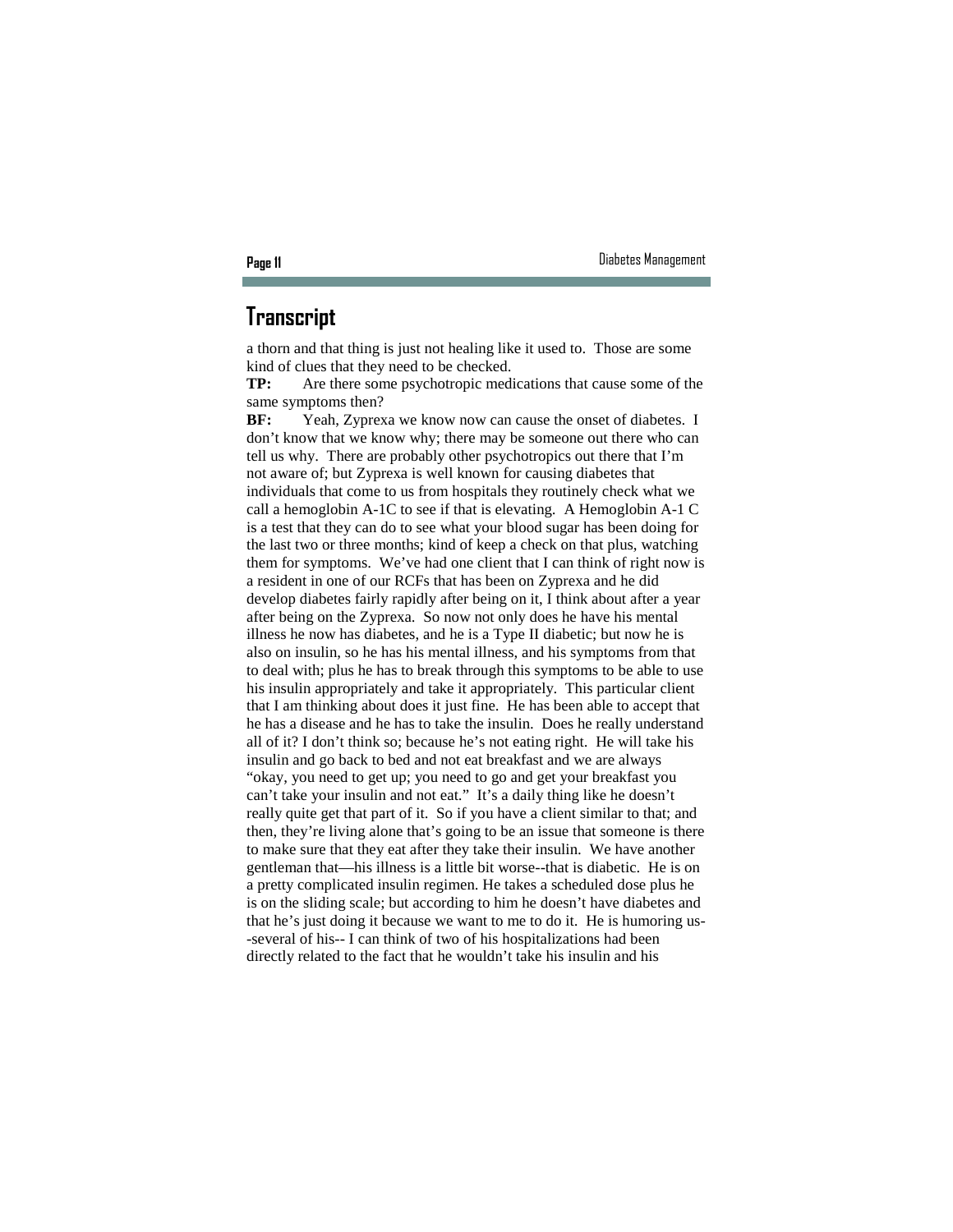### **Transcript**

diabetes became worse. So basically he was committed because he wasn't taking his treatment, which was causing complications as far as his sugars rising and his psychiatric disorder also was becoming—was exacerbating and becoming worse. So that is one thing that we watch this gentleman for if he starts refusing his insulin. If he is talking more about how he doesn't have diabetes and he becomes more assertive, more aggressive. "I don't have this! I am not going to take it! You can't make me!" which is true. We're not going to wrestle him down and give him insulin; he is a pretty big guy. There is also talking to his case worker, and to his psychiatrist, and keeping an eye on him when it comes to the point that they decide that we need to do an involuntary commitment if he won't go into the hospital himself. That's one of the things that we watch with that particular individual. With him being in our residential facility we have the advantage of being able to see them and watching them and knowing what their baseline illness is and knowing our clients well enough to know when they start going down that slippery slope to becoming more ill. Their hallucinations may be getting worse. The delusions may be coming more fixed, that type of thing. In the community I can see it being, obviously, much more difficult. I'm not saying that the support workers and social workers and other health care providers don't know their individuals and they will learn what their baselines are but they are not with them. Our social workers see our clients maybe either once a week, twice a week, or every two weeks; depending on what their psychiatric needs are. So providing that medical backup may be much more difficult in a community setting.

**TP:** So what kind of approach do you think you would recommend for a community case worker, service coordinator in the community that's--how do they watch for the kinds of things that you are talking about?

**BF:** First off, if they are living with someone it's really very important to get that individual on board and help that individual understand the illness--the medical illness that they're significant other or roommate, or whomever—however they are related to this individual--so they can assist and help them with that. I think that is really important. It's a family affair, it effects everybody who is related to that individual;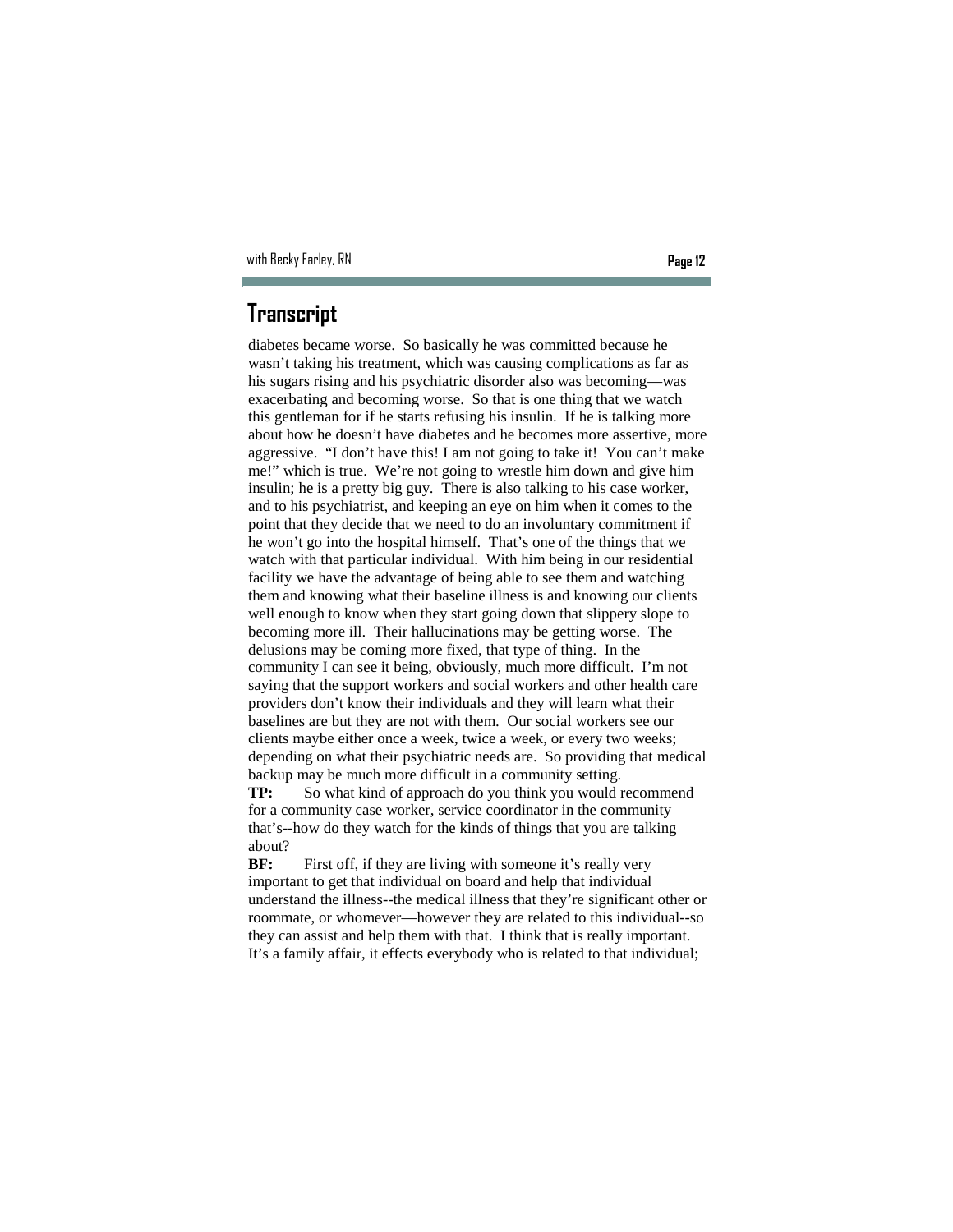## **Transcript**

if they are even not that concerned about it it's still going to be a problem because it's going to effect what kind of food that they buy, how often they eat, when they eat, making sure they get the medications, making sure they have money for their medications. All of those issues that we deal with on a day-to-day basis with our clients who have problems as far as their disabilities--the money and working, and their income. Getting anyone they may be living with or who is a really close friend, getting them on board to be able to help monitor them in their living environment. There are other--many resources out there that can be used. If you are close to a university or a college, I would call them and contact them to see what kind of resources they have. Most hospitals … Diabetes is such a big thing now most hospitals have diabetic educators, which is usually a RN, who has gone through special training to be able to teach individuals about their diabetes. I would really utilize that. The social worker, the support healthcare provider could go with the client to their sessions, learn what they're learning, and be able to encourage and reinforce what their learning at their education sessions. Usually in that type of atmosphere, that area--hospital setting--they also get the dieticians involved so they are going to start learning about their foods and how best to eat, what they can—what's going to cause their sugars to go up rapidly, what won't make them go up rapidly, and how to gauge how much of what food to eat in relation to their medication and treatment.

**TP:** I'm seeing some kinds of parallels between educating people about their mental illnesses and educating people about their diabetes or any other physical illnesses. Do you see that? Is that kind of the approach that you are taking with this?

**BF:** Yes, uh huh. You have to understand where the client is coming from as far as their mental illness is and knowing how much they are able to understand, or willing to understand. We've had clients who come to us who are probably at their worst, as far as their illness goes, and our goal here at New Horizons is to move them on in life and get them out into their own apartment and we've been successful in many of our clients to move them on. As they are able to understand their mental illness and as they are able to come to terms with that, take their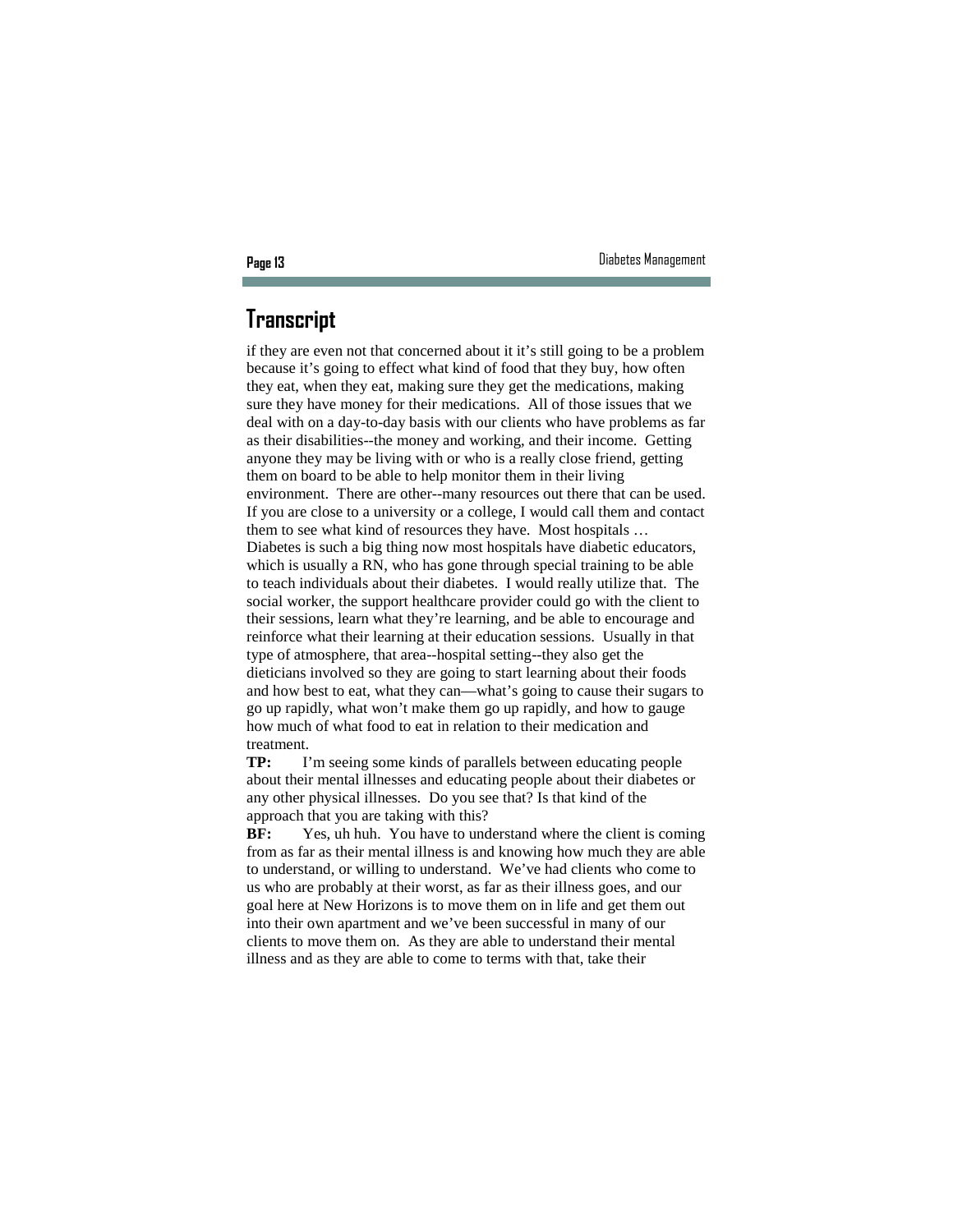### **Transcript**

medications, as they are coming out of the little bit of the fog that they may have with their mental illness with maybe hallucinations and delusions and paranoia. As they are able to come out of that and handle their mental illness they are much more able to deal with their medical issues and able to understand their diabetes or their high blood pressure or hypothyroidism or whatever it is that they have and more able to deal with that. You have to understand though that's one more thing layered on top of their mental illness that they're going to have to deal with. Even people who don't have mental illness…who do have diabetes or any long term chronic illness there is a layer of denial at first and not wanting to recognize it, may be not deal with it at all. Depression on top of that, "I've got this long term illness, I'm going to have to live with it, it's not going to go away, I'll always have to eat what I put in my mouth, I can't go out on Christmas and just eat whatever I want to eat!" It's a pain, it's a problem, "Why do I have this? I don't want to be this way!" So you layer that on top of their mental illness it's a hard thing to deal with for the individual. It's difficult for the health care provider too. We want our clients to learn and move on and sometimes it just doesn't work that way.

**TP:** Diabetes isn't curable is it? Much like most of the mental illnesses it's not actually something that is cured; it's treated, right? **BF:** It's treated, it's not curable. At this point, we don't even know what causes the diabetes--what factors in the body work to make the body develop diabetes. We know the symptoms, we know how to treat it, we know what happens but we don't know why. Hopefully, maybe, somewhere down the road that we'll figure that one out. Especially for our young little tikes; there are very young children who have diabetes which is quite a challenge to deal with.

**TP:** So how is diabetes managed? How is it treated? We talked a little bit about insulin we talked a little bit about diet. Give us kind of a composite.

**BF:** The first thing is diet and exercise, especially Type II diabetics when you are first diagnosed if you can make the lifestyle change that's needed as far as making sure you get exercise everyday. It has to be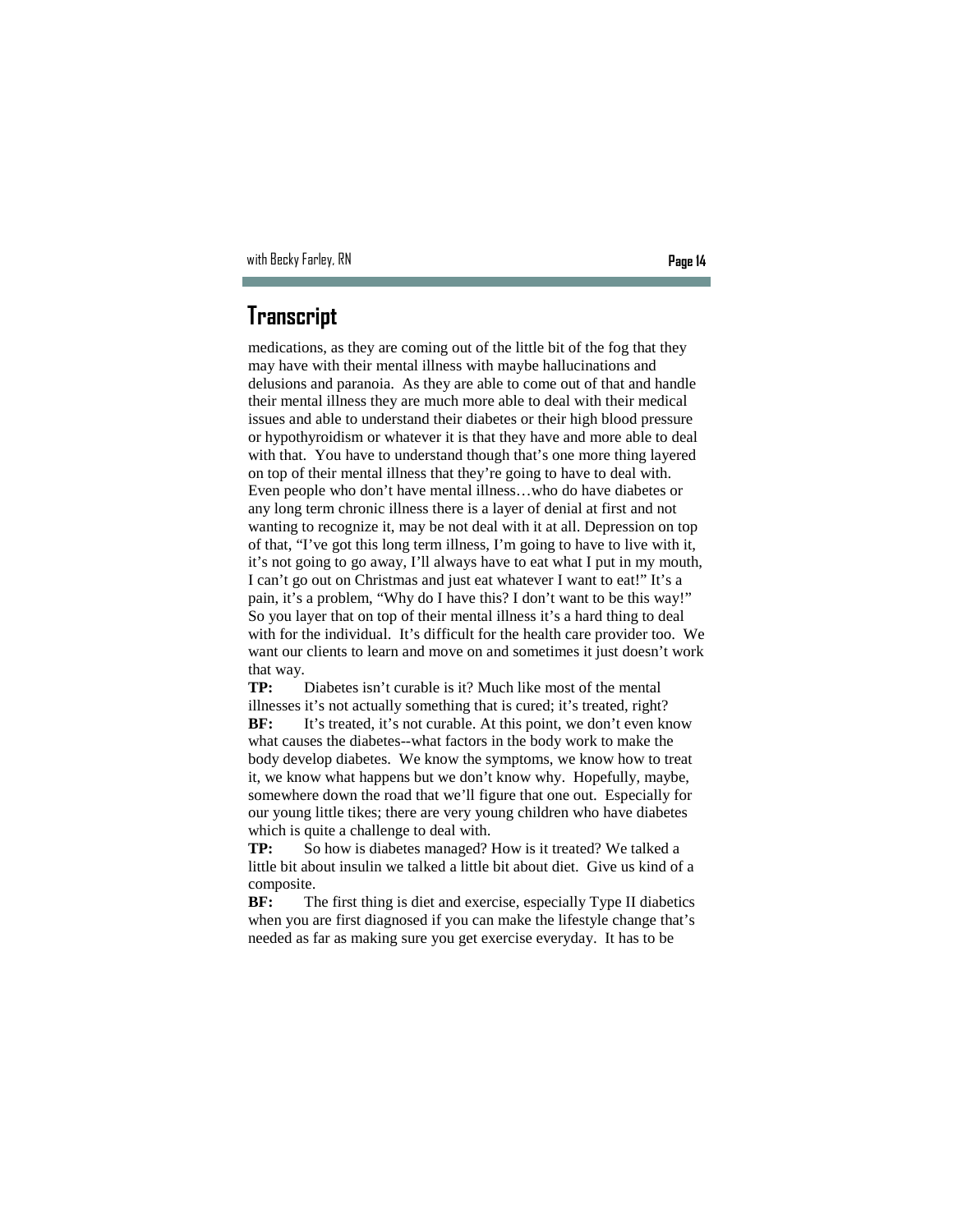### **Transcript**

everyday. At least in most people… I have to do exercise everyday if I want to keep my blood sugars down. And eating foods in the appropriate amounts--as long as you can do that you may be able to ward off medications for a long time; which is a good way to talk a little bit about the different foods we eat and how they are categorized. There are carbohydrates, proteins, and fats. Carbohydrates are the ones that really causes—that are really—let me say metabolized most rapidly and causes the blood sugar to spike very rapidly. So those are the ones that we really watch the most. Proteins and fats are broken down slower; they will make your blood sugar rise eventually, but not as rapidly as carbohydrates do. So that is why we have to look at fruits, vegetables- and cookies, pies all of those good things that we all like. The dietician will help you figure out what to eat, what should I have for breakfast, what is the best thing to do, what should I have for lunch, how far apart do I need to do this and give you some guidance. It's a learning process; you're not going to learn everything that you need to know or don't want to know in the first thirty minutes with a dietician. It's a learning process and it's a life journey that as you go on you learn what how your body reacts to certain foods. "Oh, I have to stay away from this food because it really spikes my sugar, whereas this one doesn't." You get two people with diabetes together, you get a group together and they're going to be talking about that. "Well, that didn't bother me, but this one does!" So it's learning how your body responds to foods. So we're talking about diet and we're talking about exercise and then maybe at some point as your disease progresses you may have to start taking medications. There have been so many advances just in the last five to ten years with medicines that it's just amazing. Metformin or Glucophage is a very common one that people are put on. It helps the liver slow down the production of glucose. And there are other medications. Actose that makes the cells more sensitive to glucose and there are some other ones out there. Those are the oral ones. Then it's just going to your doctor and checking your sugars, doing your tests to make sure that how you're doing with your blood sugars and things are added as needed. So, in both, whether Type I or Type II, it's diet, exercise, and medications. **TP:** And roll in then somebody who may have a mental illness, or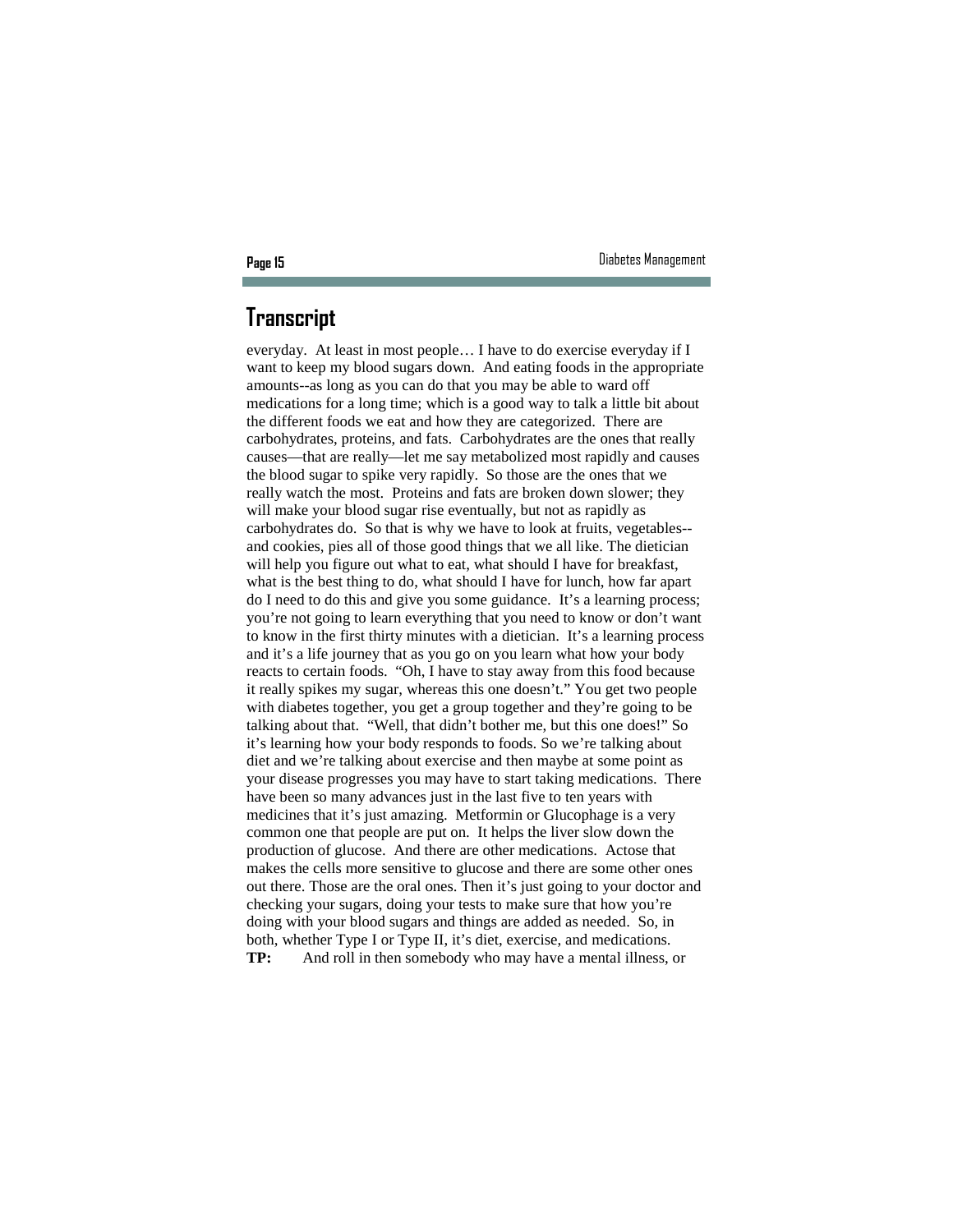### **Transcript**

somebody who is developmentally disabled and you talked about getting the right kinds of diet and right kinds of exercise and some of the special complications that people face there.

**BF:** It ... well if you have an individual that is paranoid and thinks that someone is poisoning their food its going to be hard to get them to eat. Which we have had individuals at our facilities doing that--they thought someone was poisoning them--which could be a fairly common scenario. We do whatever we can do. "Okay, you think we're poisoning your food so what will you eat?" That could be a scenario out in the community too. "You think that your food is being poisoned okay what can we get you to eat?" Maybe at that point what can we get to eat not so much following the diet as you need to get some food into you. That could be a simple as going and buying SlimFast--the liquid diet drink--or Ensure or Boost or even anything that is in a container that they know couldn't be tampered with. We did have one gentleman that lost a great deal of weight because he thought he was being poisoned and ended up being psychiatric hospitalized so they could get him--fine tune him--get his medications for his mental illness fine tuned so that his paranoia would maybe not necessarily go away but kind of come down a few notches so that he could eat. I have one client, in particular, who is in our group home for developmentally disabled who is diabetic. He's a special challenge. I think his mental retardation puts him about 12-13 year old. He is about 26 or 27. So here you have a gentleman who appears to be an adult but he is right at that 12 or 13 year old--teenage years--who doesn't want to do anything that anybody tells him to do; here he has diabetes, he's on insulin and he has to control what he eats. So we as the caretakers and the professional have to be able to develop a way to help this gentleman just like any 12 or 13 year old adjust to and make terms with the fact that he is diabetic. He's also on insulin, he's also on a sliding scale, he's also very manipulative and we have over the past two years worked with him. We figure out he is doing one thing, we take care of that and he starts another thing. We found that he was taking his vials of insulin and his—he was getting a hold of his insulin syringes and kind of stockpiling them. So when he ate too much he'd just give himself another injection of insulin. So we needed to lock up his insulin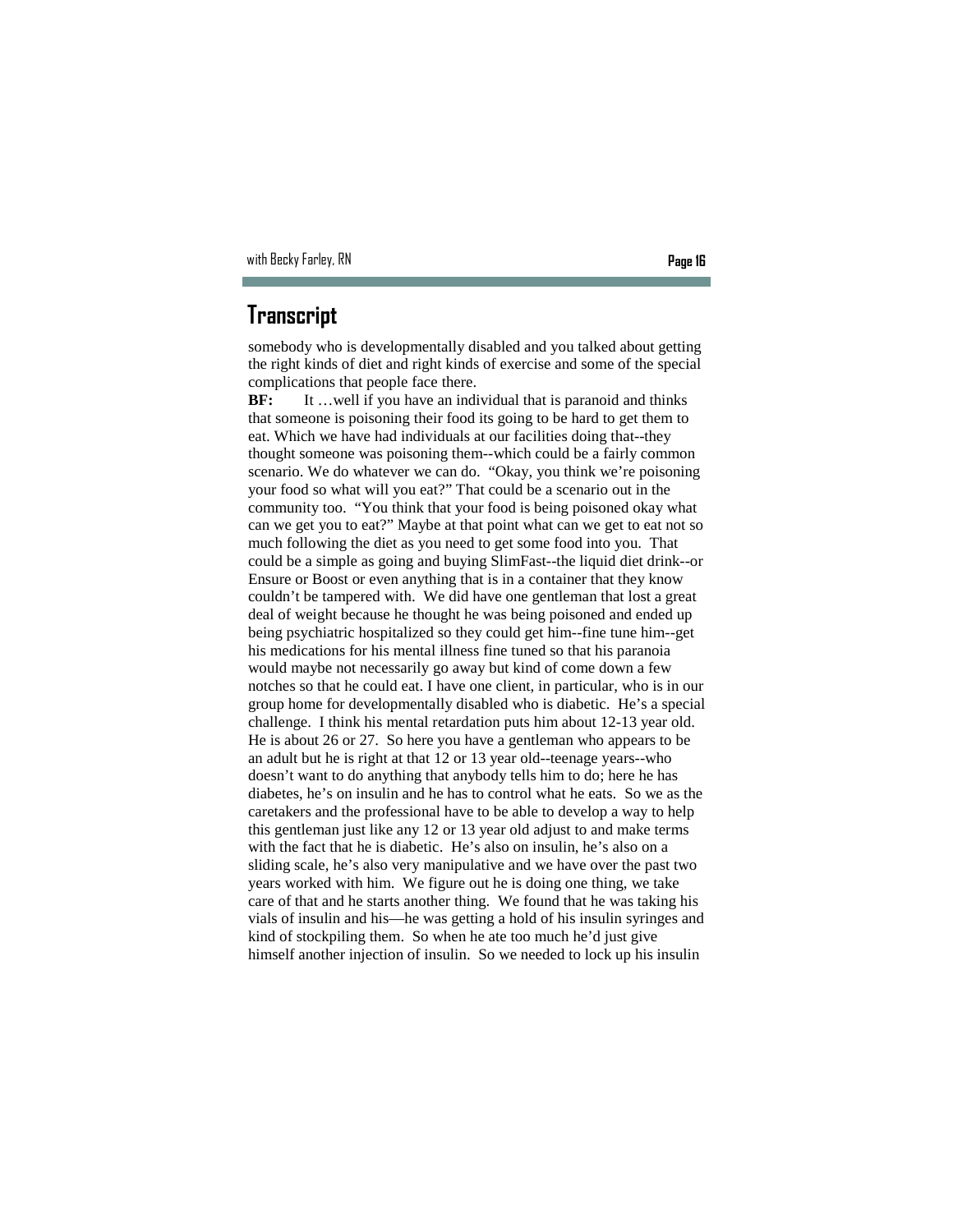## **Transcript**

syringes and getting another little refrigerator away for--where he couldn't get them. Then we found that the glucometer—these guys have to check their sugar real frequently—that he would get a high blood sugar, he didn't like it, so he would dial in the memory until he found one that he liked then he'd show us what his sugar was. Okay, so now we're watching him do it. Well, now we're finding that he's just testing his sugar five or six times until he gets the one that he wants. It's just been really very interesting. Every time you think that you've covered all of your bases he will think of something else.

**TP:** I think that what I'm hearing mostly is that there isn't a real set pattern or wet of guidelines that a service coordinator, that a nurse, that a social worker, that anybody is going to be able to follow, they have to follow their instincts.

**BF:** Right.

**TP:** Talk to them directly, how would you--because you have brought your experience to the table and it sounds like that is what you are asking them to do as well.

**BF:** Right, your experience all your experience as a mental health worker can also not only be utilized with helping your clients or individuals with their mental illness you can also use that--extrapolate that experience with whatever issue they may be having to handle- whether it be diabetes or don't have enough money to buy the food. So your instincts can go on to, "I know this client something is not quite right. I wonder if he ate before he came. Did he have his breakfast? I know he's on insulin. He seems just a little off. His speech is a little slurred. Gee I wonder if he had breakfast?" Ask them, "did you eat?" or if you know that he's not going to fess up to it and you've got something there, you know, here I've got this fruit bar would you like one while I eat one?" That may kind of go against our Code of Ethics or Boundaries or whatever but you're trying to keep that client from crashing. So you're gonna to go ahead and give them that bar. We just all that little thing in the back of our head, you know, it makes you wonder. You need to pay attention to that and investigate and find out what's going on with them. Just like you do with, "Gee I haven't heard from this client for awhile I wonder if they're isolating and barricading themselves in their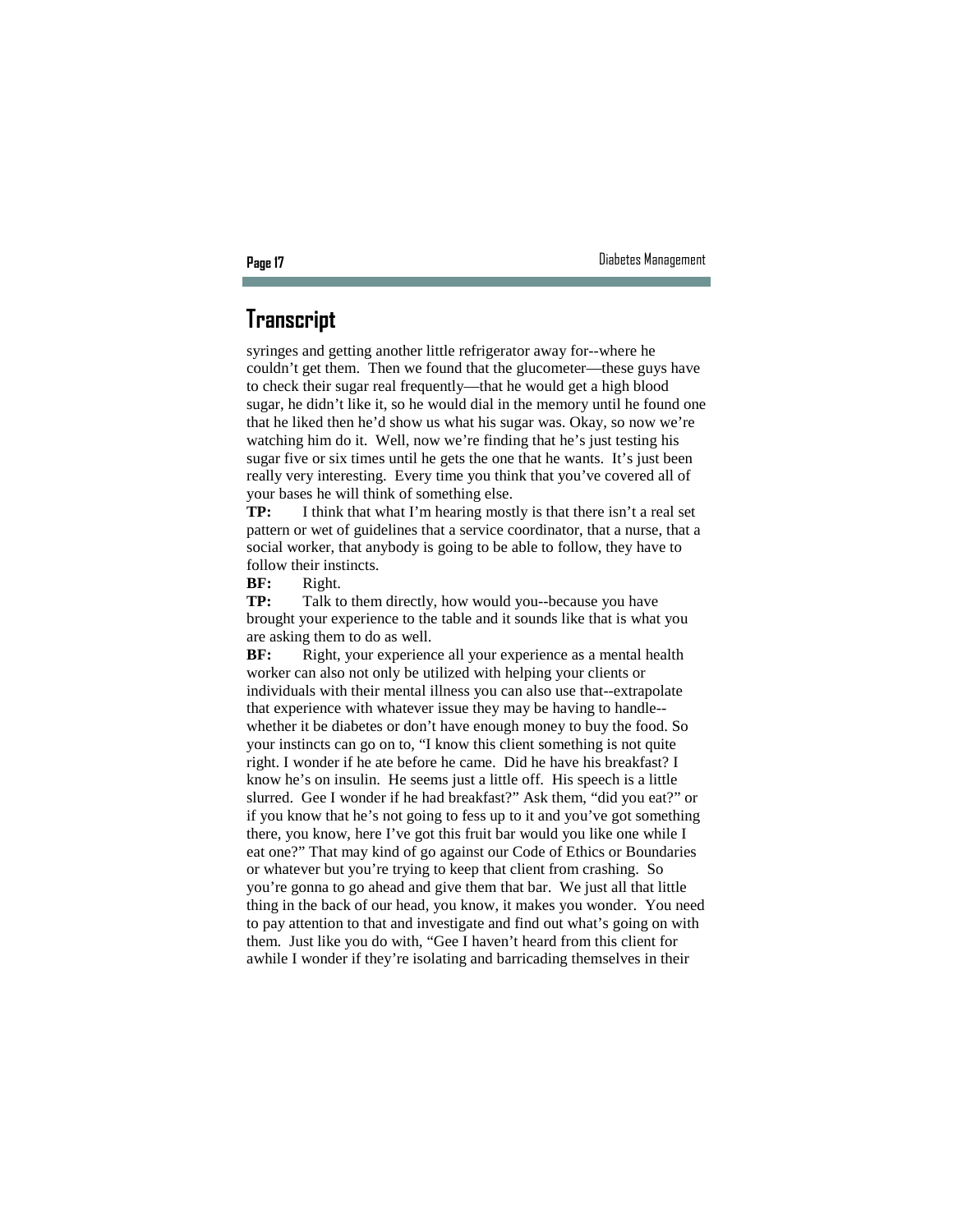### **Transcript**

apartment. I wonder if they're paranoia is getting worse." That type of thing. You can have that same kind of feeling for their physical illnesses too. Especially if you're educating yourself and you have a fair understanding of how an illness can affect an individual.

**TP:** Are there resources? I know that you talked about certain educational resources that are available to people as they are being diagnosed and learning how to deal with it. Are there other resources that the professionals can tap into to help themselves learn more? **BF:** Sure. I was just getting online to just look up to see what was going on before we did this and I just go online and type in 'diabetes' and see what comes up. I got onto a site that was specifically for healthcare workers. That is a wide range from dentists, physicians, RN's, social workers, that you can log in and put your own little password in there and you can get into whatever thing you are interested in whether it be diabetes, schizophrenia, hypothyroidism, you can get into the latest information about that. I will have to warn you though a lot of it is very into--some of it I didn't even understand because there was too much medical terminology in there even for me. We're talking like PhD and researchers and they get into own little conversations--but I was able to glean enough from that I can take a word and go research that word and get some more information. There is the American Heart Association that also deals a lot with diabetes and because diabetes sets people up for cardiovascular disease so they're really into understanding diabetes as far as cardiovascular problems go. There is the American Diabetes Association; there are many publications out there like Forecast and other magazines. Publications are--I can't remember right now. Just go online and type in 'diabetes,' 'insulin' and any other drug that you are interested in you will get a whole lot of information on that. If you have a medical doctor, if you do have a nurse I would really encourage talking with them. I would really encourage calling the hospital and finding out if they have a diabetic educator and could they talk with them; dieticians. I would even go to the health food store and talk with people down there and ask them what they know about diabetes and what kind of treatments that they are doing. That may be a little off some peoples' beaten path but you never know what you will find out.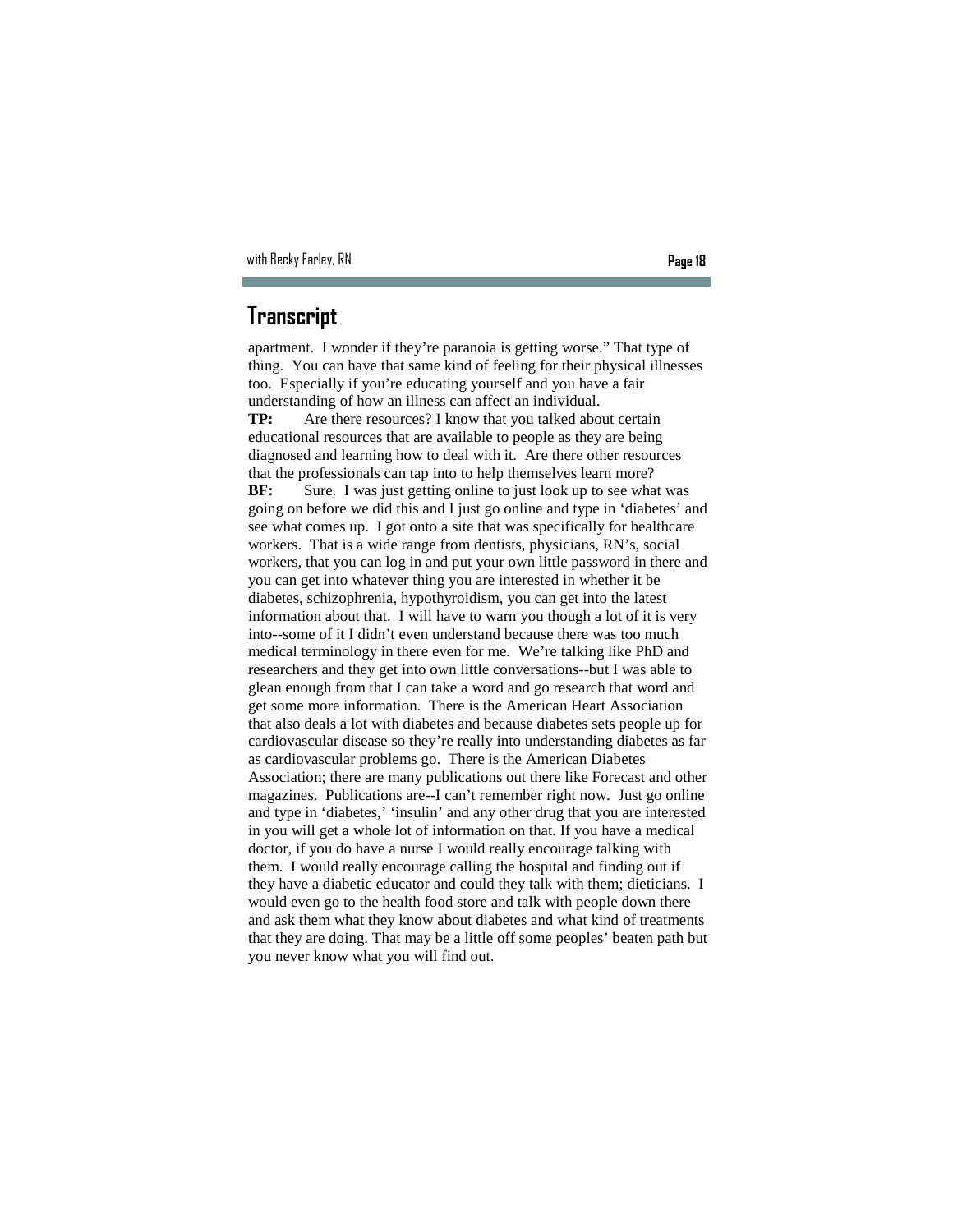## **Transcript**

**TP:** Any closing thoughts for our groups?<br>**BF:** Just follow your instincts educate you Just follow your instincts educate yourself as best you can. Learn from your clients, learn from each other and enjoy yourselves while you're out there taking care of everybody as best you can. **TP:** Well, thank you Becky. I appreciate your time and your expertise. I appreciate your time today. This program was developed specifically at the request of our constituents the people who use our services to meet their training needs and we look forward to hearing from you with regards to your needs.

п